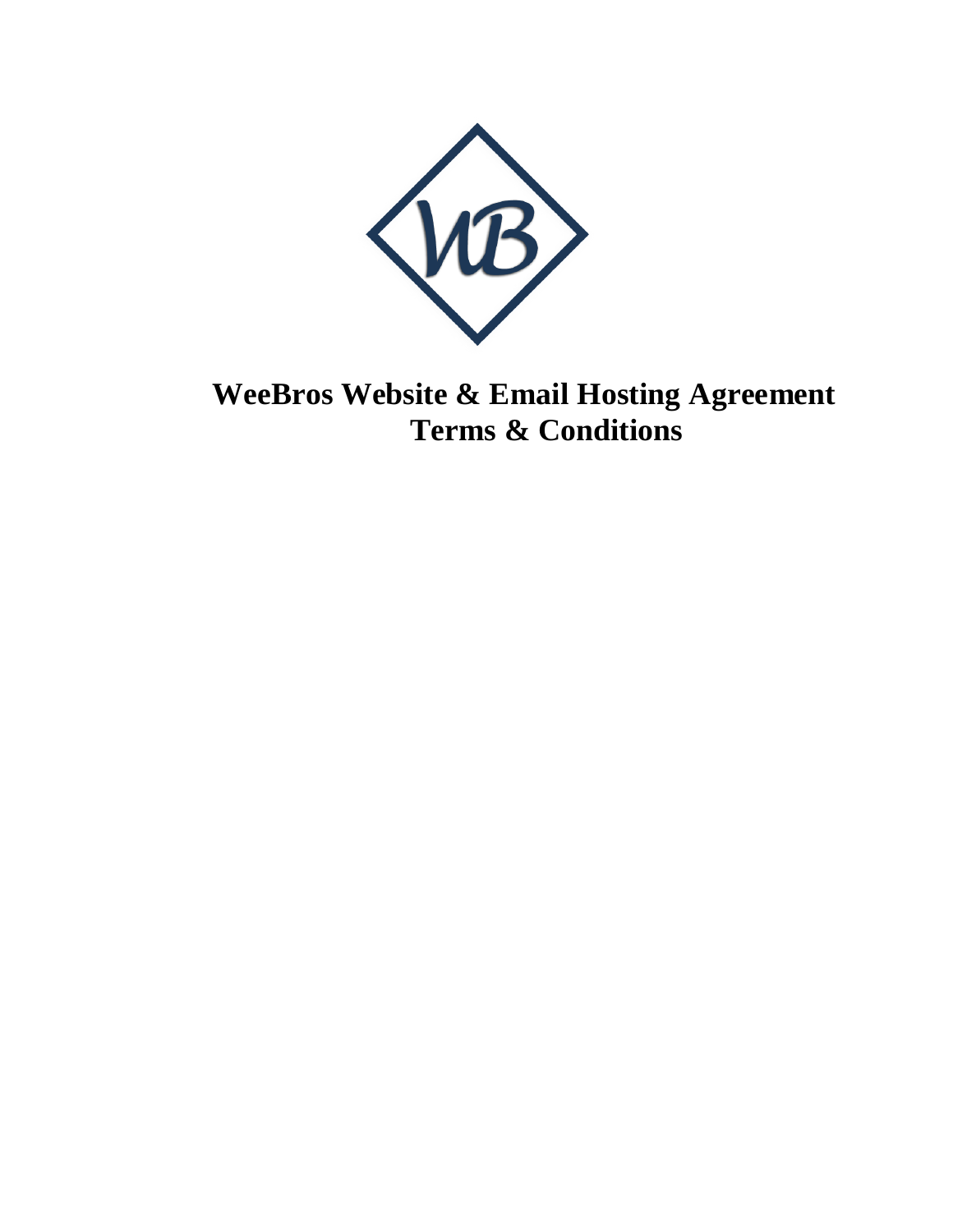**Hello, and thanks for choosing WeeBros Hosting! We're very selective with whom we work with, and serve only a small number of smart business owners like yourself.** 

**So… welcome! We're excited, and now consider you part of our small family. If you ever need anything, just say the word and consider it done.**

# **Website & Email Hosting Agreement Terms & Conditions, 5 Main Points You Must Know:**

- 1. **Your email account may not be used to send out mass emails** to large numbers of recipients. That's considered spamming and may result in your email account being disabled. If you wish to send out large numbers of emails, please use a service built to do so, such as Mailchimp.com or ConstantContact.com.
- 2. You may store up to **3GB of storage on your web server** and a maximum of **1GB in each email account**.
- 3. You receive up to **4 hours of email set‐up and account configuration support each year**. If you require more assistance from us it will be billed hourly. However, if you require more than 3 hours of email set-up and configuration per year, we highly recommend you work directly with an IT company consultant to take care of your specific needs.
- 4. We (along with all other hosts in the world) **cannot promise 100% forever uptime**. Though most clients have never experienced problems, *the possibility exists* that you may at some point experience some form of glitch in the service.
- 5. With our standard plan, we cannot guarantee a back up of all your website files on our servers. Please make sure **you or your web designer keeps a backup copy of your website files at all times**, or installs a back up service or plugin for your website. If you're interested in an automated, continual backup service, please speak with us and we can discuss a small additional monthly investment to take care of this for you.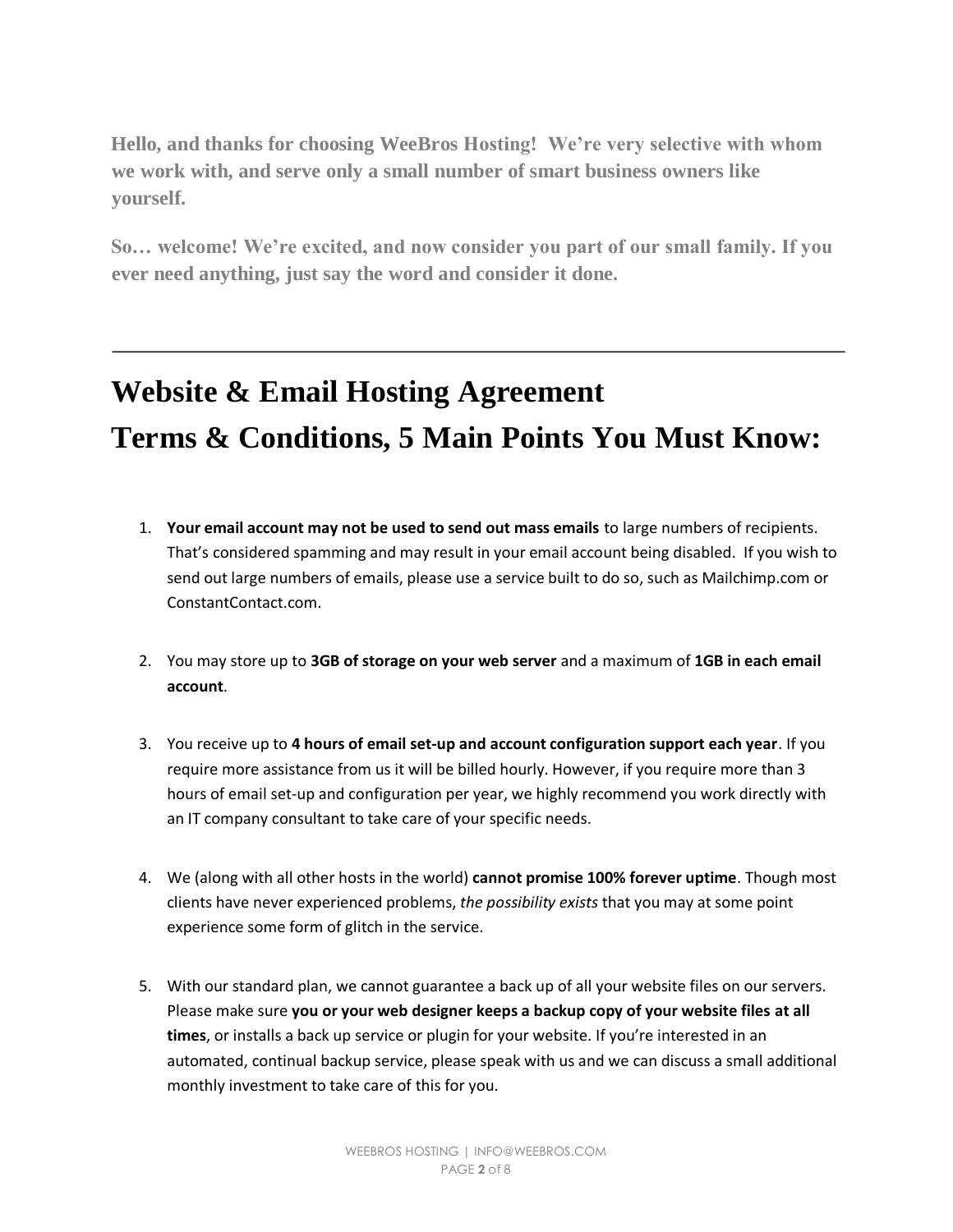#### 1-PARTIES

Web Hosting Services are provided by WeeBros to Client conditional on the terms and conditions set forth below (the "Website & Email Hosting Agreement Terms and Conditions").

By using these services, you agree on your own behalf, and on behalf of any entity on whose behalf you may act, to accept and abide by these Web Hosting Agreement Terms and Conditions.

*If you do not accept and abide by these terms, you should not use these services.* 

WeeBros has the right, in its sole discretion, to add to, remove, modify or otherwise change any part of the Web Hosting Agreement Terms and Conditions, in whole or in part, at any time.

## 2-USAGE POLICY

We reserve the right to suspend or cancel a Client's access to any or all services provided if we determine the account has been inappropriately used. You may not use Bluehost's network or services to engage in, foster, or promote illegal, abusive, or irresponsible behavior. Activities not allowed on our servers and restrictions related to acceptable usage are located at https://www.bluehost.com/terms

## 3-SERVER ABUSE

Any attempt to undermine or cause harm to a server or other Client of ours is strictly prohibited.

## 4-UNAUTHORIZED USE OF OTHER PEOPLE'S ACCOUNTS OR **COMPUTERS**

We will strongly react to any use or attempted use of an Internet account or computer without the owner's authorization. Such attempts include "internet scamming" (tricking other people into releasing their passwords), password robbery, security hole scanning etc. Any unauthorized use of accounts or computers by a Client, whether or not the attacked account or computer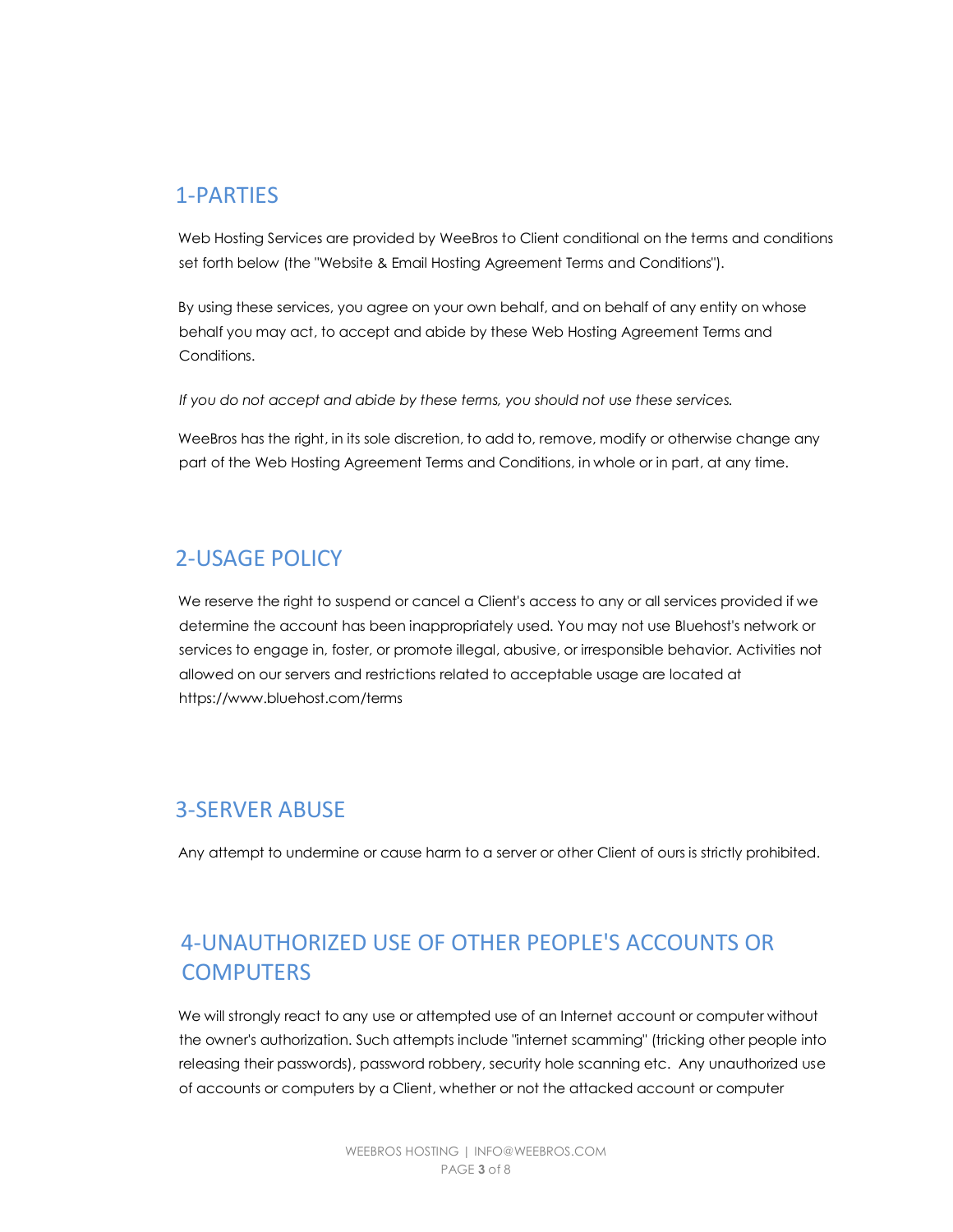belongs to us, will result in action against the attacker. Possible actions include warnings, account suspension or cancellation, and civil or criminal legal action, depending on the seriousness of the attack.

#### 5-COMMERCIAL ADVERTISEMENTS WITH E-MAIL

Unsolicited commercial advertisements are not allowed in e-mail, and will likely result in account suspension or cancellation. Commercial advertisements are unwelcome in most Usenet discussion groups and on most e-mail mailing lists. Inappropriate posting may result in account suspension or cancellation. See the newsgroup or mailing list's charter for whether advertising is allowed or not. "Spamming," or sending a message to many different off-topic newsgroups, is particularly unethical and will be treated as such. Sending a message, especially an advertisement, to more than 25 recipients, is by itself spamming unless the individuals have specifically requested to be added to a mailing list on that topic.

#### 6-BACKGROUND RUNNING PROGRAMS

Client agrees not to run any kind of 'server applications'. Every program/script that opens a port on the shared hosting server is considered a 'server application'. These include but are not limited to IRC servers, IRC proxies, and IRC bots. Client agrees that the services are subject to immediate termination without compensation for non-compliance with the policies. Further, Client will be responsible for the full amount of any tangible and intangible damages this may cause.

## 7-PAYMENT POLICIES

All accounts will be billed annually for the same hosting period unless explicitly cancelled by the Client. Setup fees may be charged for all new accounts and major account changes. All pricing is guaranteed for the term of payment. We reserve the right to change prices at any time. Any account not paid in full prior to its annual renewal date is subject to a \$20 late fee. Failure to pay the balance including late fee may result in immediate suspension and ultimately cancellation/closure. A service fee to remove the account from suspension will apply.

## 9-EXCEEDING DISK STORAGE

If your account exceeds 3GB of disk storage at any point in time, we will notify you via email. You will have 7 days to reduce your disk storage below 3GB. If disk storage is not reduced within 14 days of notification, an extra data cost of \$10/month will be billed to your account for the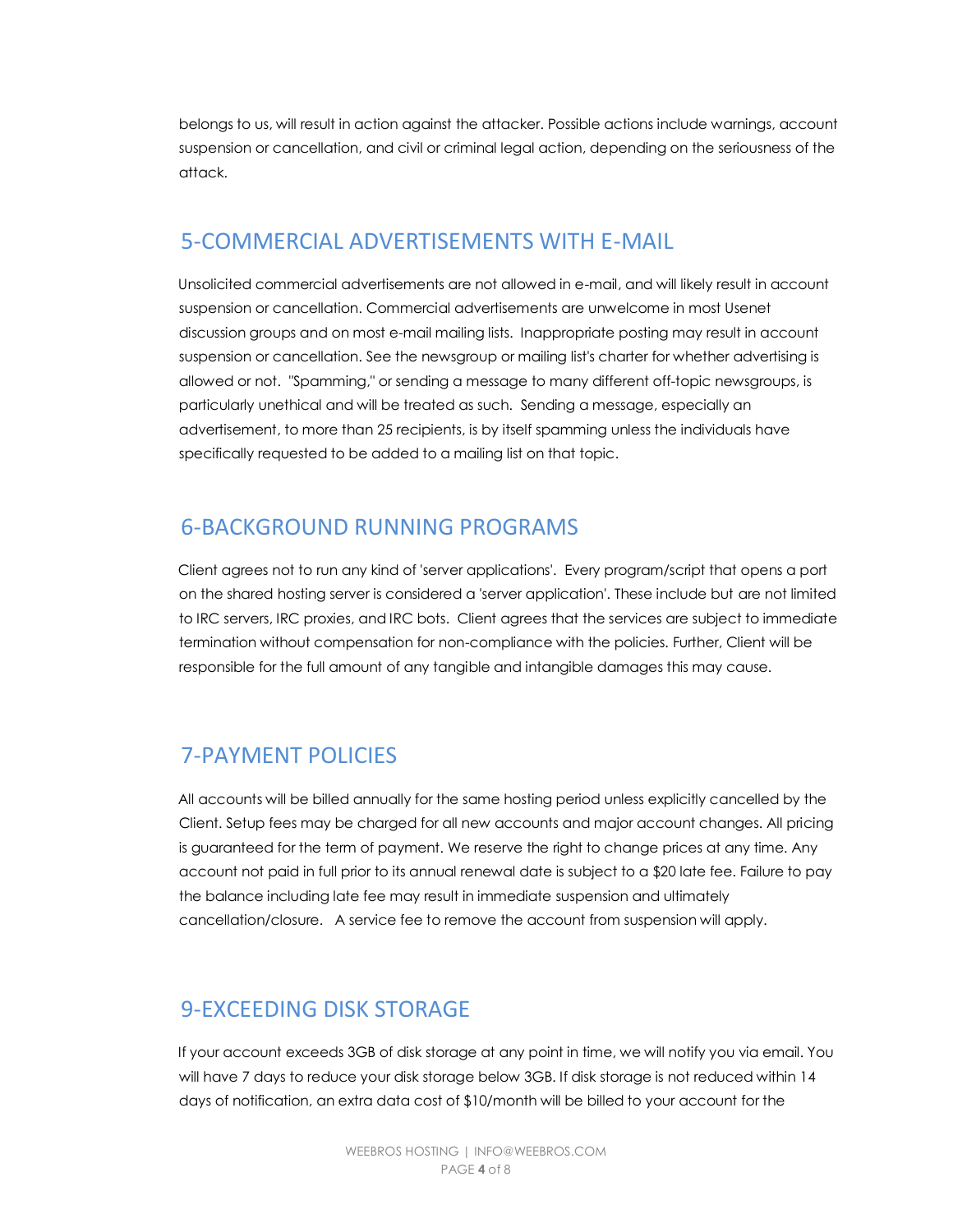remainder of your hosting term. If the new disk storage invoice is not paid within 14 days, your hosting account will be suspended until payment has been made in full.

#### 10-TERMINATION AND CANCELLATION

WeeBros reserves the right to terminate service at any time. Refunds are only given for 6 month time periods. Thus, if a Client has used 4 months of an annual hosting plan and wishes to cancel, 6 months' worth of hosting will be refunded. If a client has used 10 months of an annual hosting plan and wishes to cancel, no amount will be refunded. Any violation of policies which results in extra costs will be billed to the Client (i.e. transfer overages, additional disk space, additional pop accounts, etc.) or deducted from any refunded amount.

All account cancellations must be sent to WeeBros in writing via Client's registered email address of the account holder or faxed with a valid signature of the primary contact of the account, account name, and reason for cancellation.

Due to security concerns, Clients cancellation requests are always verified and confirmed by WeeBros via email to the registered email address of the account holder. We are not responsible for any cancellation request that we do not receive. If Client does not receive a confirmation/acknowledgment email for their cancellation request, this indicates WeeBros did not receive it.

## 11-LAWFUL PURPOSE

WeeBros reserves the right to refuse service to anyone. Clients may only use our servers for lawful purpose. Transmission of any material in violation of any Federal, State or Local regulation is prohibited. This includes, but is not limited to, copyrighted material, material legally judged to be threatening or obscene, and material protected by trade secrets.

We expressly forbid anyone from using servers for the propagation, distribution, housing, processing, storing, or otherwise handling in any way lewd, obscene, or pornographic material, or any other material which we deem to be objectionable, including, but not limited to, pornography, satanic materials, and any and all materials of an adult nature. The designation of any materials as such described above is left entirely to the discretion of our management.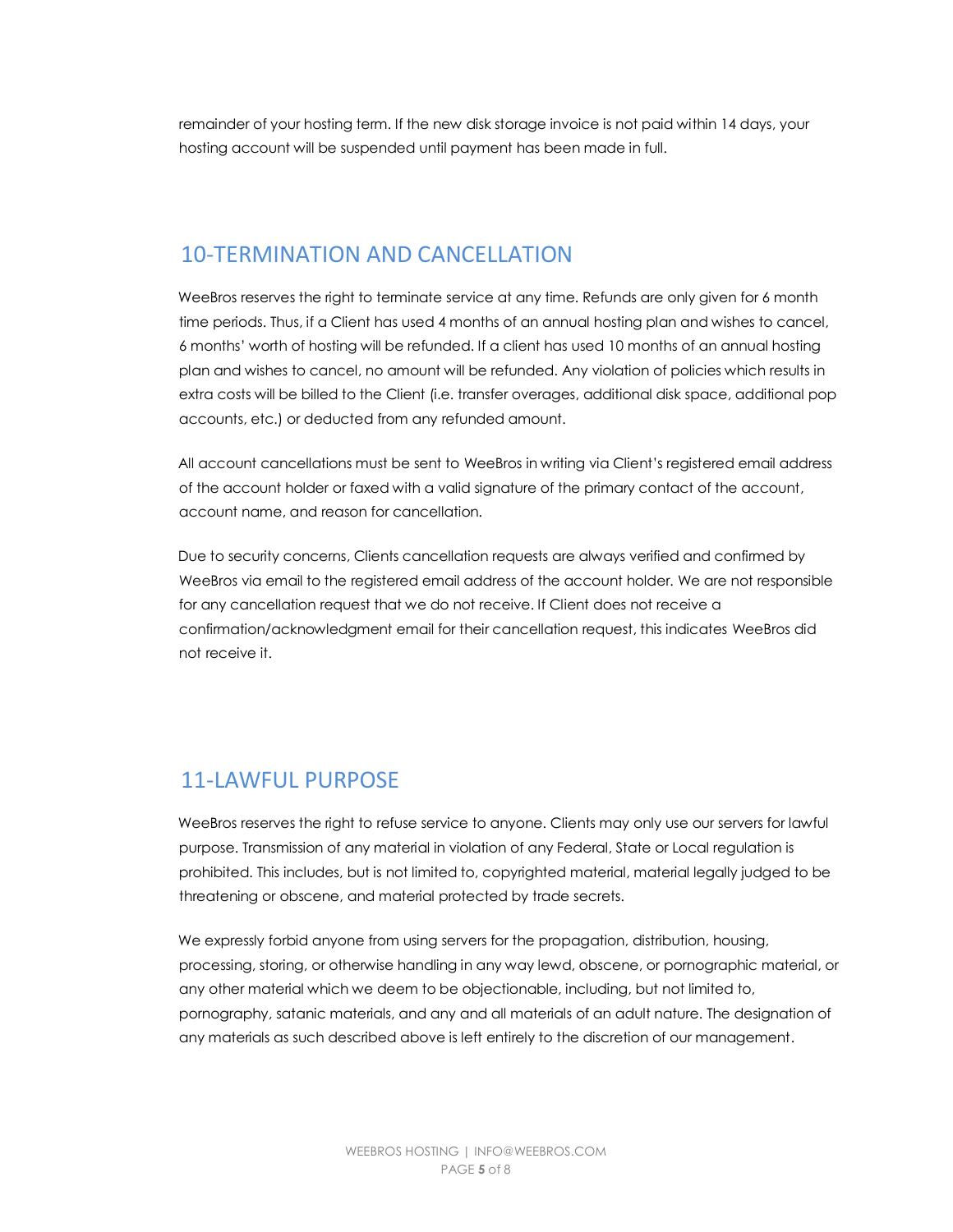## 12-GOVERNING LAW

This Agreement will be governed by and construed in accordance with the laws of the State of Colorado and the laws of the USA applicable in that state and will be treated, in all respects, as a Colorado contract.

## 13-LIMITATION OF LIABILITY

Client agrees that WeeBros will not be liable for any (a) Suspension or loss of the services, except to the limited extent that a remedy is provided under this agreement; (b) Interruption of business; (c) Access delays or access interruptions to the web site(s) provided through or by the services; (d) Loss or liability resulting from acts of god; (e) Data non-delivery, mis-delivery, corruption, destruction or other modification; (f) Events beyond the control of WeeBros; (g) The processing of Clients application for the services; or (h) Loss or liability resulting from the unauthorized use or misuse of Clients account identifier or password.

Client further agrees that WeeBros will not be liable for any indirect, special, incidental, or consequential damages of any kind (including lost profits) regardless of the form of action whether in contract, tort (including negligence), or otherwise, regardless of whether or not WeeBros has been advised of the possibility of such damages. In no event shall the maximum aggregate liability of WeeBros exceed the total amount paid by Client for the services for a onemonth period, but in no event greater than one hundred dollars (\$100.00). Because some states do not allow the exclusion or limitation of liability for consequential or incidental damages, in such states, the liability of WeeBros shall be limited to the maximum extent permitted by law.

## 14-NON GUARANTEES

WeeBros does not promise that the Services will be 100% uninterrupted, error-free, or completely secure. You acknowledge that there are risks inherent in Internet connectivity that could result in the loss of your privacy, Customer Data, Confidential Information and property.

WeeBros disclaims any and all warranties not expressly stated in the Agreement including the implied warranties of merchantability, fitness for a particular purpose, and noninfringement. You are solely responsible for the suitability of the services chosen, including the suitability as it relates to your Customer Data. Any services that we are not contractually obligated to provide but that we may perform for you at your request and without any additional charge are provided on an AS IS basis.

WeeBros does not promise to back up your data unless you have purchased backup services.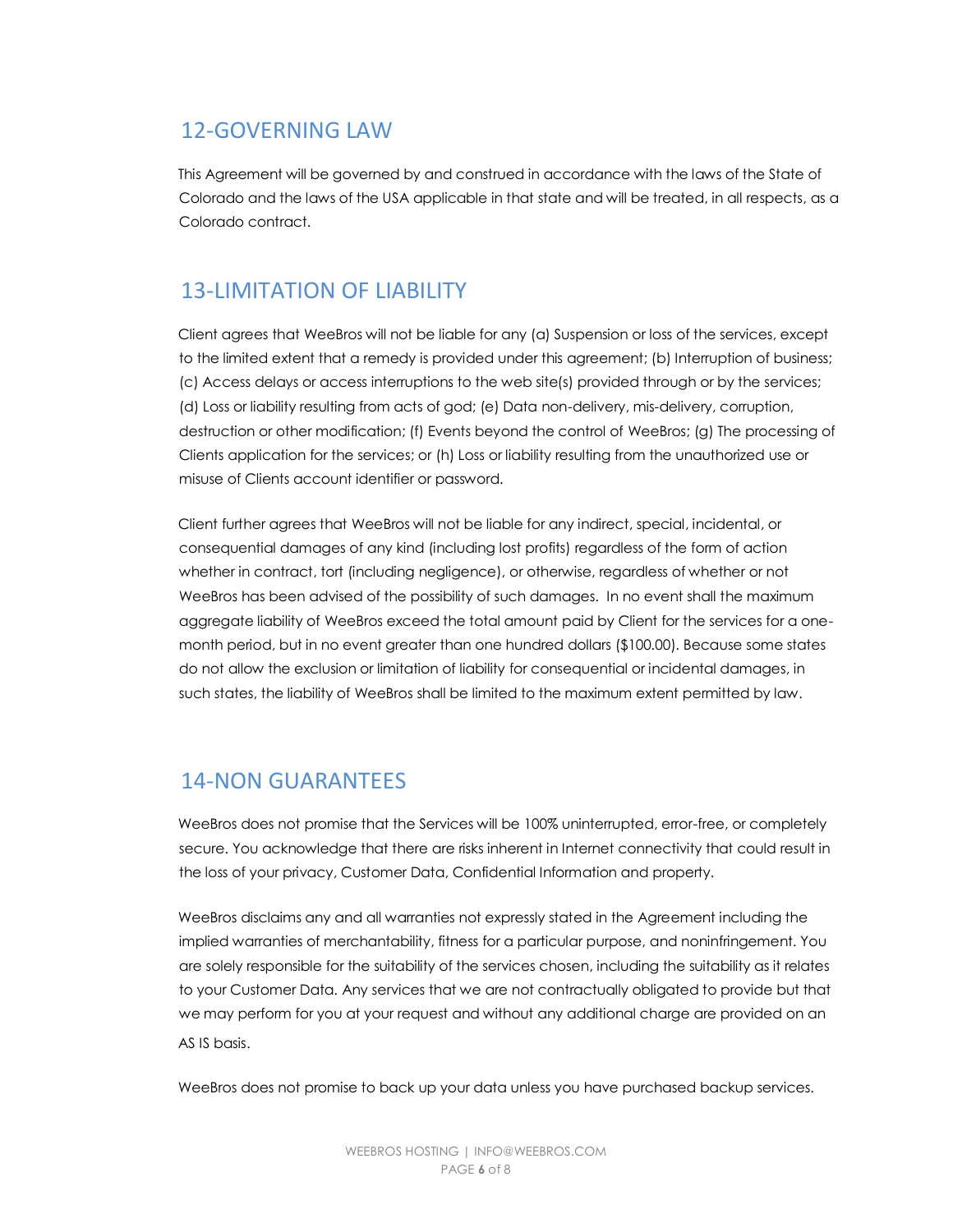## 15-CLIENT RESPONSIBILITIES

Client must use reasonable security precautions in connection with use of the Services. Client must comply with the laws applicable to use of the Services and with the Acceptable Use Policy. In addition to the foregoing obligations, Client acknowledges sole responsibility for taking steps to maintain appropriate security, protection and backup of Client Data. Cient is solely responsible for determining the suitability of the Services in light of the type of Customer Data used with the Services.

## 16-EMAIL SETUP AND EMAIL CLIENT SUPPORT

If Client requests more than three hours of email client account setup/configuration support in the course of one year, time beyond said three hours will be billed hourly at the IT Consultant rate of \$150/hour. Client will be notified prior to hourly billing beginning and may choose how to move forward.

## 17-INDEMNIFICATION

Client agrees to release, indemnify, and hold WeeBros, their contractors, agents, employees, officers, directors and affiliates harmless from all liabilities, claims and expenses, including attorney's fees and court costs, for third party claims relating Clients use of the services or arising under this agreement, including without limitation, infringement by Client or someone else using Clients computer, of any intellectual property or other proprietary right of any person or entity, or from the violation of any term or condition of this agreement. When WeeBros may be involved in a suit involving a third party and which is related to the services under this agreement, WeeBros may seek written assurances from Client in which Client promises to indemnify WeeBros harmless from the costs and liabilities described in this paragraph. Such written assurances may include the posting of performance bonds or other guarantees. A Client's failure to provide such assurances may be considered a breach of this agreement by Client.

Client agrees that the WeeBros shall not be liable for the actions, inactions, negligence, or intentional misconduct of Client. Client agrees that it shall defend, indemnify, save and hold WeeBros harmless from any and all demands, liabilities, losses, costs and claims, including reasonable attorney's fees asserted against us, our agents, our clients, officers and employees, that may arise or result from any service provided or performed or agreed to be performed or any product sold by Client, your agents, employees or assigns. Client agrees to defend, indemnify and hold WeeBros harmless against liabilities arising out of; (1) Any injury to person or